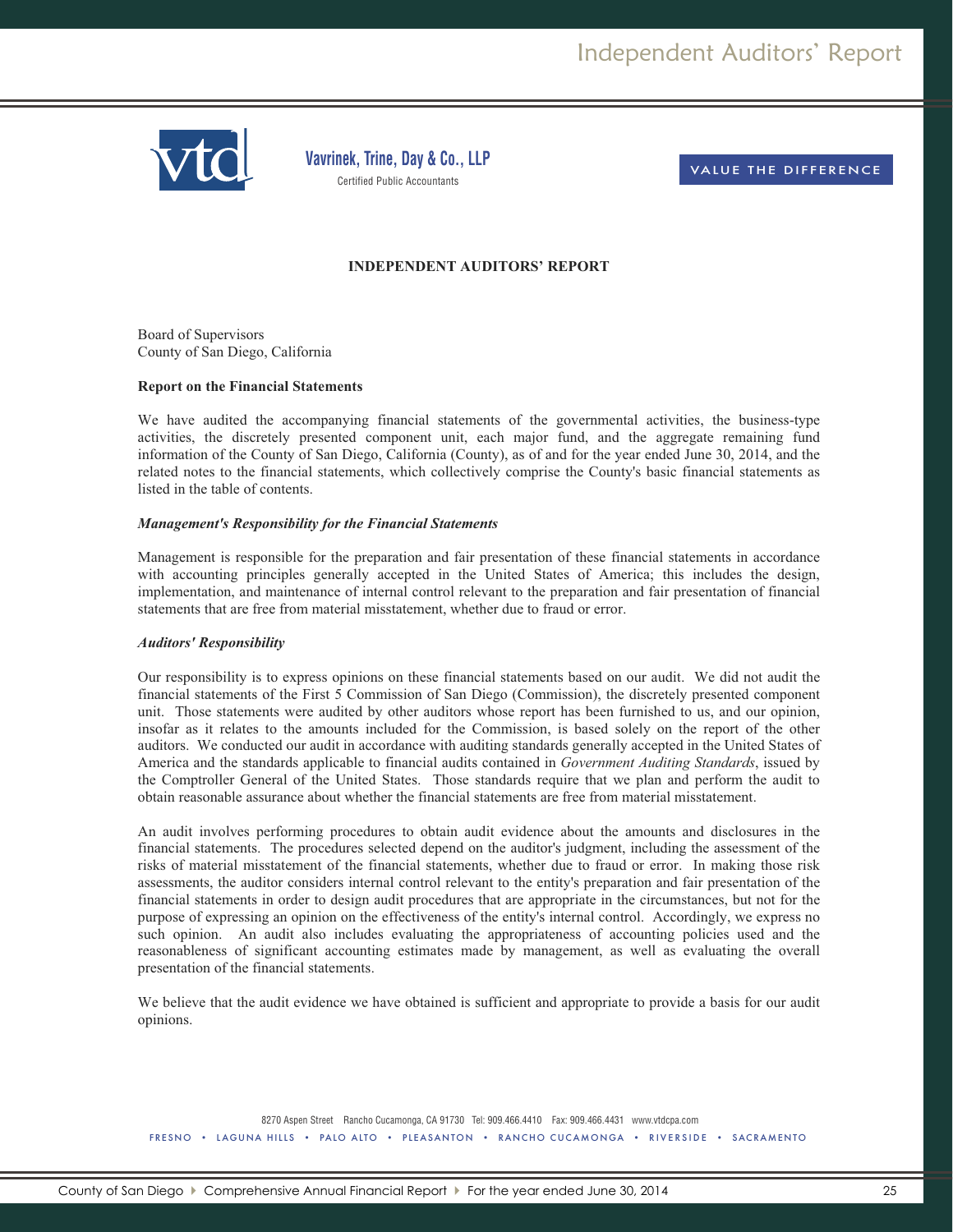## *Opinions*

In our opinion, based on our audit and the report of other auditors, the financial statements referred to above present fairly, in all material respects, the respective financial position of the governmental activities, the business-type activities, the discretely presented component unit, each major fund, and the aggregate remaining fund information of the County, as of June 30, 2014, and the respective changes in financial position and, where applicable, cash flows thereof for the year then ended in accordance with accounting principles generally accepted in the United States of America.

## *Emphasis of Matter*

As described in Notes 31 and 35 to the financial statements, the County adopted Governmental Accounting Standards Board (GASB) Statement No. 65 – *Items Previously Reported as Assets and Liabilities*, effective July 1, 2013. Our opinion is not modified with respect to this matter.

#### *Other Matters*

### *Required Supplementary Information*

Accounting principles generally accepted in the United States of America require that the management's discussion and analysis on pages 28 through 50, the schedule of revenues, expenditures, and changes in fund balance - budget to actual for the General Fund, Public Safety Fund, Tobacco Endowment Fund, and related notes on pages 120 through 125, be presented to supplement the basic financial statements. Such information, although not a part of the basic financial statements, is required by the Governmental Accounting Standards Board who considers it to be an essential part of financial reporting for placing the basic financial statements in an appropriate operational, economic, or historical context. We have applied certain limited procedures to the required supplementary information in accordance with auditing standards generally accepted in the United States of America, which consisted of inquiries of management about the methods of preparing the information and comparing the information for consistency with management's responses to our inquiries, the basic financial statements, and other knowledge we obtained during our audit of the basic financial statements. We do not express an opinion or provide any assurance on the information because the limited procedures do not provide us with sufficient evidence to express an opinion or provide any assurance.

## *Other Information*

Our audit was conducted for the purpose of forming opinions on the financial statements that collectively comprise the County's basic financial statements. The introductory section, the combining and individual nonmajor fund information and other supplementary information, and the statistical section are presented for purposes of additional analysis and are not a required part of the basic financial statements.

The combining and individual non-major fund information and other supplementary information is the responsibility of management and was derived from and relates directly to the underlying accounting and other records used to prepare the basic financial statements. Such information has been subjected to the auditing procedures applied in the audit of the basic financial statements and certain additional procedures, including comparing and reconciling such information directly to the underlying accounting and other records used to prepare the basic financial statements or to the basic financial statements themselves, and other additional procedures in accordance with auditing standards generally accepted in the United States of America. In our opinion, the combining and individual nonmajor fund information and other supplementary information is fairly stated, in all material respects, in relation to the basic financial statements as a whole.

The introductory and statistical information has not been subjected to the auditing procedures applied in the audit of the basic financial statements, and accordingly, we do not express an opinion or provide any assurance on it.